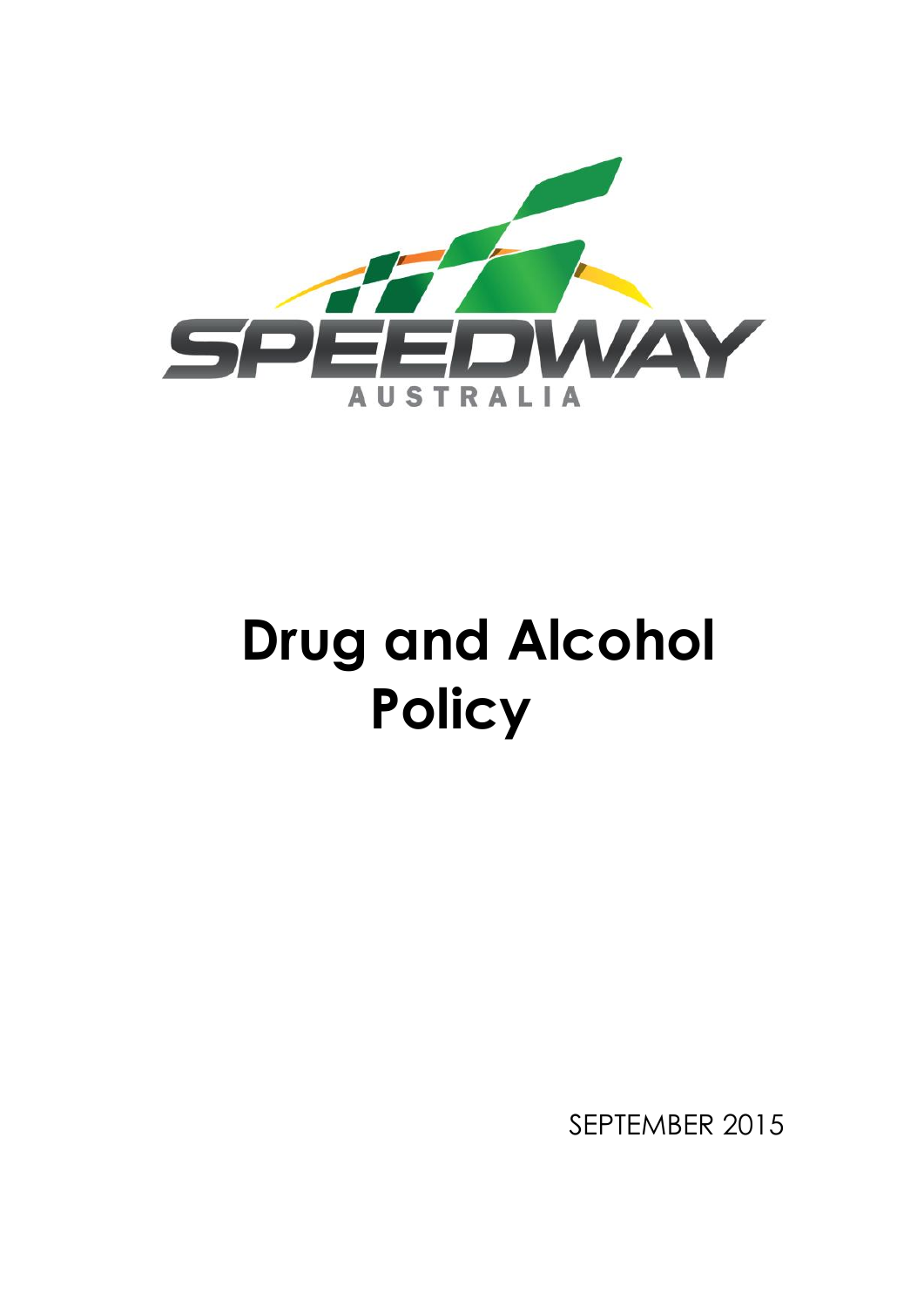

| <b>Speedway Australia Policy 09/2015</b> |  | Revision: I<br>Version 5 |
|------------------------------------------|--|--------------------------|
|                                          |  | Date: Sep 2015           |
|                                          |  | Author: I R Tavlor       |
| <b>Drug and Alcohol Policy</b>           |  | Approved: S Collins      |

- 1. Definitions
- 2. Purpose
- 3. Responsible Parties
- 4. Objectives of the SPEEDWAY AUSTRALIA Drug and Alcohol Policy
- 5. SPEEDWAY AUSTRALIA's position on Drugs and Alcohol
- 6. Offences
- 7. Procedure for Drug Testing
- 8. Chain of Custody 'Positive' Drug Test samples
- 9. Penalties Prohibited Substance
- 10. Procedure for Alcohol Testing
- 11. Penalties Alcohol
- 12. Testing
- Appendix A: Prohibited Substances in SPEEDWAY AUSTRALIA sanctioned speedway racing.
- Appendix B: Request for approval for therapeutic use of a prohibited substance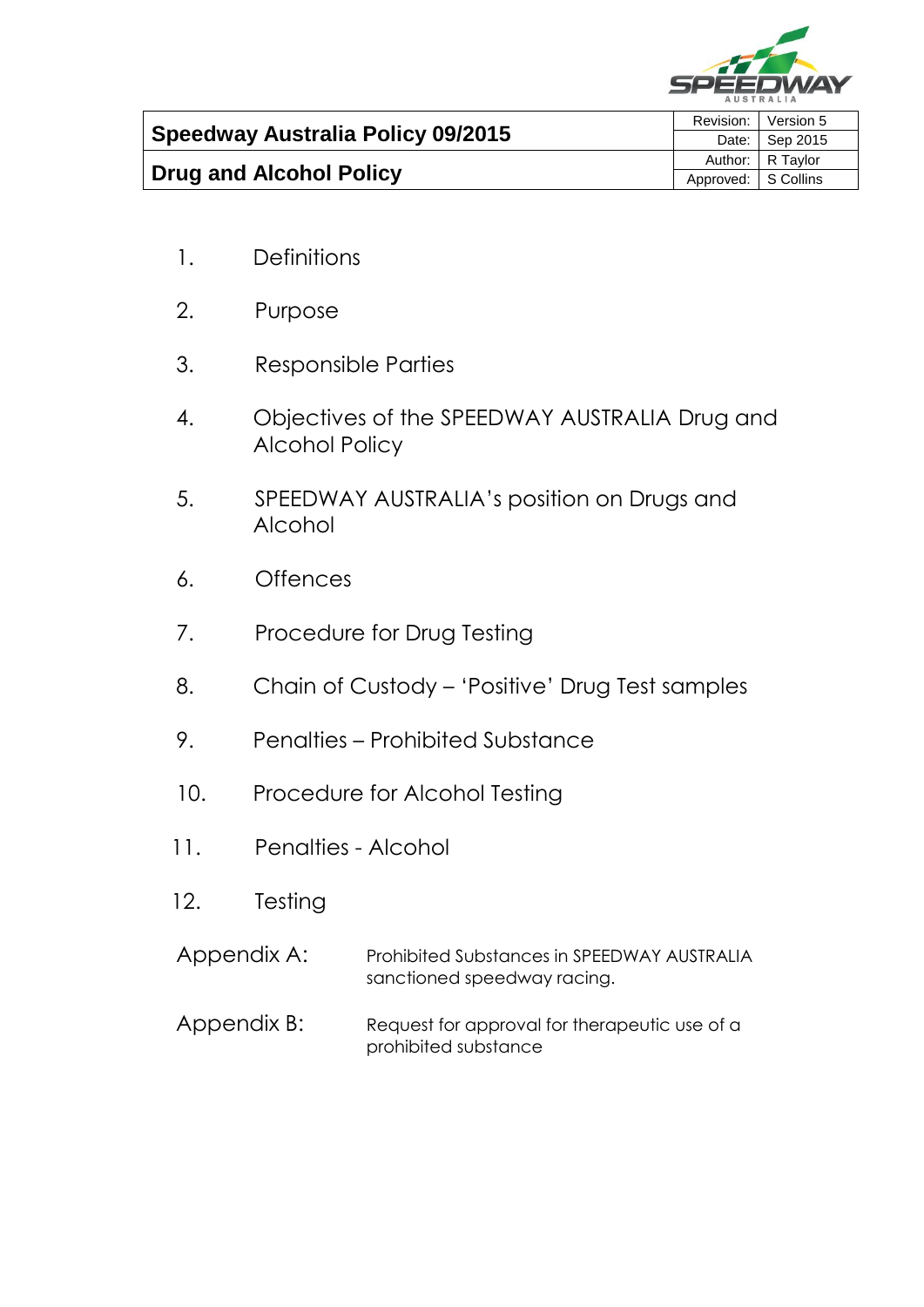

|                                          |                     | Revision:   Version 5 |
|------------------------------------------|---------------------|-----------------------|
| <b>Speedway Australia Policy 09/2015</b> |                     | Date: Sep 2015        |
|                                          |                     | Author: R Taylor      |
| <b>Drug and Alcohol Policy</b>           | Approved: S Collins |                       |

#### **1. DEFINITIONS**

**1.1.** In this Policy:

**"driver"** refers to any person who holds a current 'SPEEDWAY AUSTRALIA' driver's licence' and who are present at an event and actively competing in the capacity as a driver (includes drivers who have nominated for the event whether or not actively participating for the entire event).

#### **"drug testing authority"** means:

- (a) the independent drug program administrator ('IDPA'), or
- (b) an agency appointed by the IDPA, or SPEEDWAY AUSTRALIA or a national drug testing authority which:
	- (i) operates under its own statute, rules and regulations.
	- (ii) an agency which conducts testing on competitors for the detection of prohibited substances where:
	- (iii) the methods of testing substantially accord with IDPA or SPEEDWAY AUSTRALIA procedures, and

**"IDPA"** means the independent drug program administrator chosen by SPEEDWAY AUSTRALIA to administer prohibited substance testing.

**"SPEEDWAY AUSTRALIA"** refers to and is the trading name of the National Association of Speedway Racing Pty Ltd and the National Association of Speedway Racing Inc.

**"Official"** means a person who administers, manages, provides a contracted service, assists or is otherwise involved in speedway under the auspices of SPEEDWAY AUSTRALIA, involved in contributing to an SPEEDWAY AUSTRALIA event, other than as a competitor, or medical or analogous health practitioner, includes photographers.

**"official capacity"** means that a responsible person subject to this policy must be present at an event in an official capacity not merely attending in their own time.

**"policy"** means the SPEEDWAY AUSTRALIA Drug and Alcohol Policy as amended from time to time.

**"positive test result"** means a result of a test by a drug testing authority which shows the presence of a prohibited substance in a sample.

**"prohibited substance"** refer to Appendix B for a list of prohibited substances in speedway racing.

#### **"licence holder of SPEEDWAY AUSTRALIA"** means:

- (a) a person who, or body which, is a licence holder of SPEEDWAY AUSTRALIA
- (b) a person who, or body which, is affiliated with SPEEDWAY AUSTRALIA
- (c) a person who is a licence holder of a body which is a licence holder of or affiliated with SPEEDWAY AUSTRALIA, and;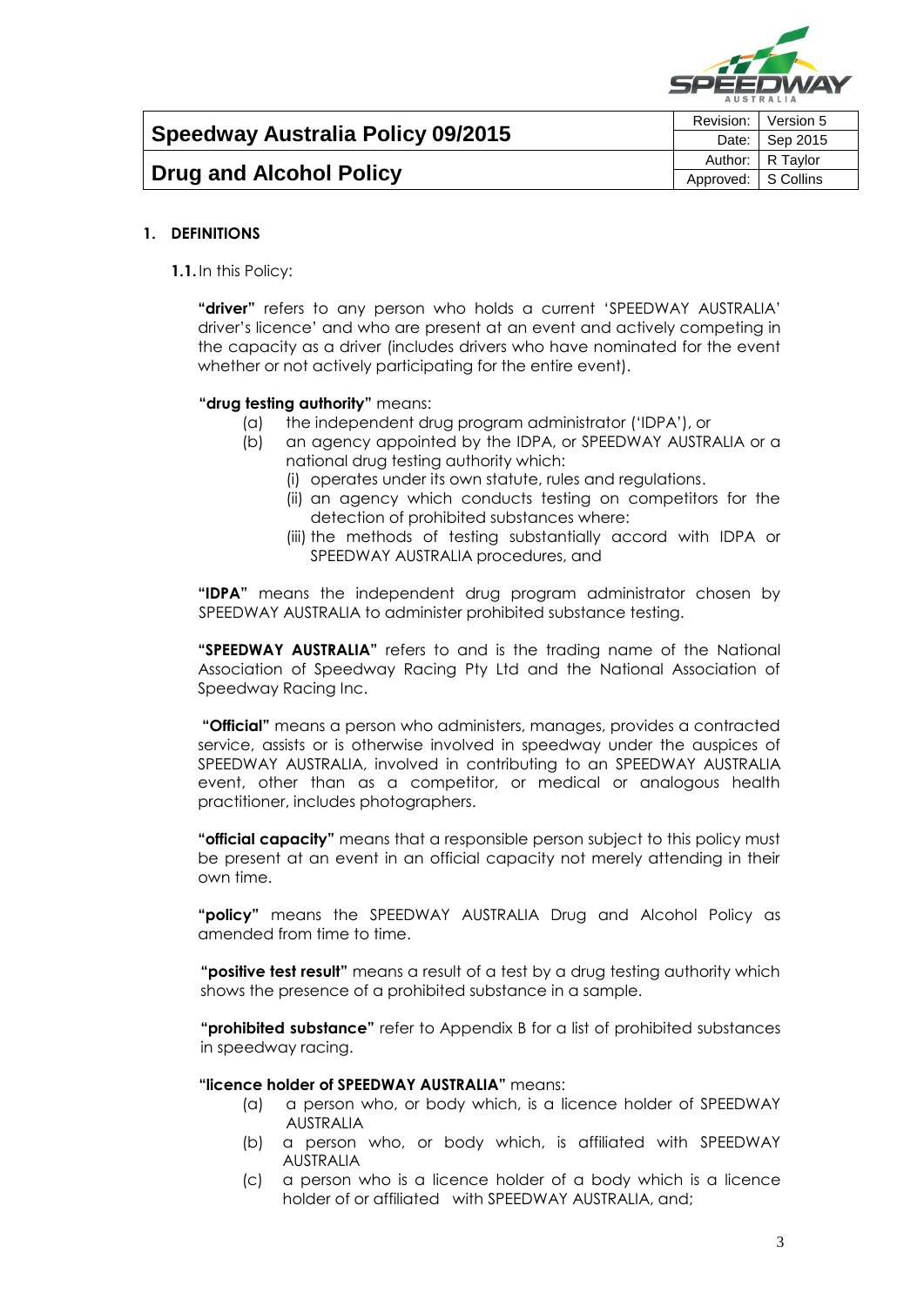

|                                   |                     | Revision:   Version 5 |
|-----------------------------------|---------------------|-----------------------|
| Speedway Australia Policy 09/2015 |                     | Date: Sep 2015        |
|                                   |                     | Author: R Taylor      |
| <b>Drug and Alcohol Policy</b>    | Approved: S Collins |                       |

includes a person taking part in, or involved in or associated with (eg as a driver, entrant, competitor, team manager or crew licence holder, official, medical or allied health practitioner) any sporting activity conducted, authorised or recognised by SPEEDWAY AUSTRALIA.

**"restricted area"** refers to those areas where access is restricted (ie to licence holders of the public) unless appropriate personal accident insurance has been obtained, or express permission given by a person approved to grant such access.

**"sample"** means human biological fluid, expired air or tissue.

**"testing"** means the requesting, collecting and analysis of a sample.

**"Australian Racing Rules and Regulations"** refers to the speedway racing rules issued by Speedway Australia.

- **1.2.**Words in the singular include the plural and vice versa.
- **1.3.**A person includes a body corporate.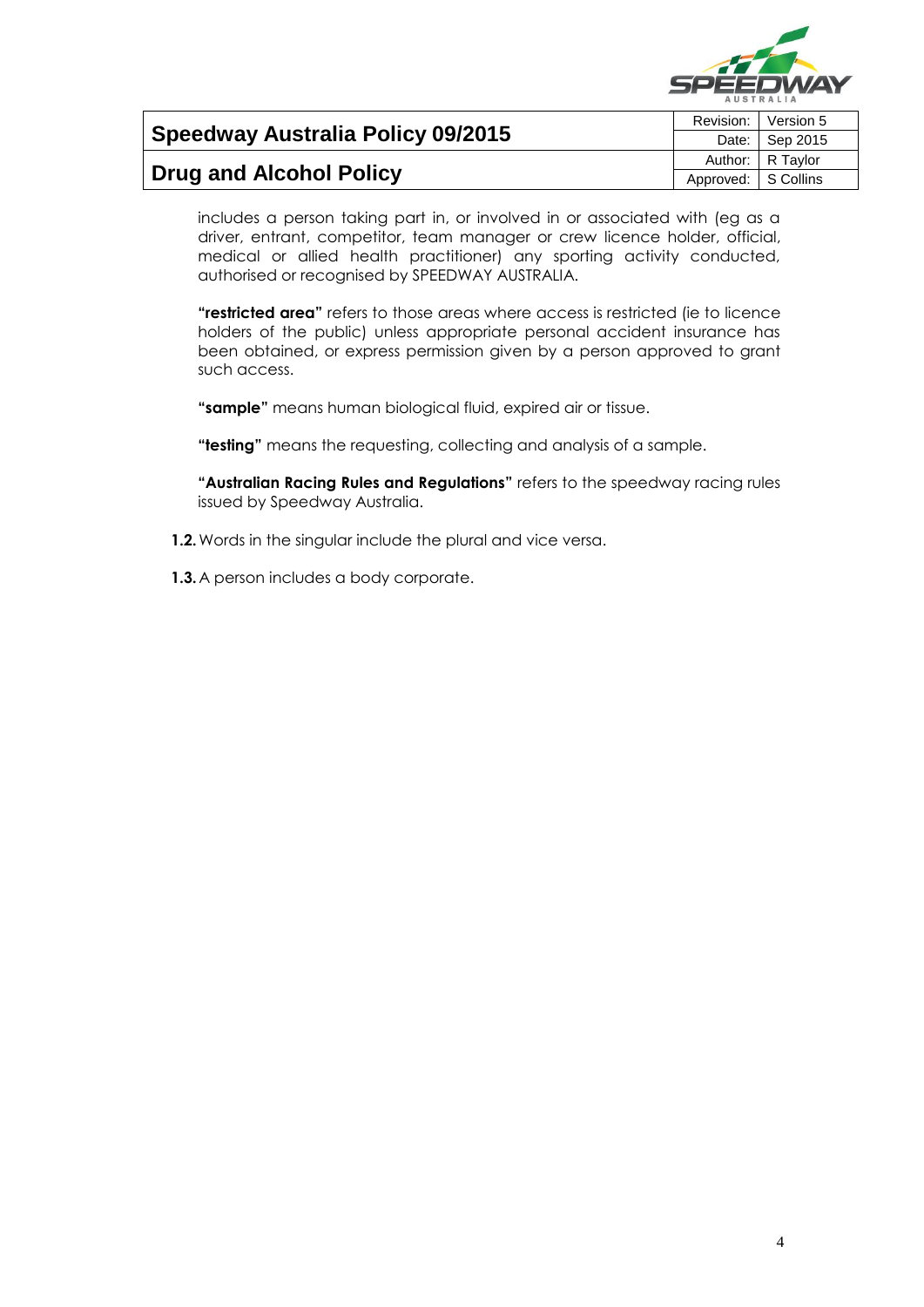

|                                          |                     | Revision:   Version 5 |
|------------------------------------------|---------------------|-----------------------|
| <b>Speedway Australia Policy 09/2015</b> |                     | Date:   Sep 2015      |
|                                          |                     | Author: R Taylor      |
| <b>Drug and Alcohol Policy</b>           | Approved: S Collins |                       |

#### **2. PURPOSE**

In the interest of enhancing the safety and integrity of speedway racing in Australia, SPEEDWAY AUSTRALIA has established this Drug and Alcohol Policy. The SPEEDWAY AUSTRALIA Drug and Alcohol Policy applies to all events and activities held under the sanction of a SPEEDWAY AUSTRALIA permit and/or permission granted by SPEEDWAY AUSTRALIA to hold an activity covered by SPEEDWAY AUSTRALIA Public Liability Insurance Policy.

The testing procedures outlined and approved by SPEEDWAY AUSTRALIA and the Independent Drug Program Administrator (IDPA) are the only authorised testing methodologies to be used in accordance with this policy.

#### **3. RESPONSIBLE PARTIES**

Responsible parties under this Policy applies to:

- a) Licence holders of SPEEDWAY AUSTRALIA, and
- b) Drivers, Crews, Officials who are involved in an official capacity at an event.

#### **4. OBJECTIVES OF THE SPEEDWAY AUSTRALIA DRUG AND ALCOHOL POLICY**

SPEEDWAY AUSTRALIA aims to:

- a) Provide a safe environment which is free from the hazards associated with inappropriate use of drugs and/or alcohol.
- b) Be clear on their position in relation to the abuse of drugs and alcohol to ensure that everybody is aware of what is expected of them.
- c) Utilise this policy as a deterrent to responsible parties considering alcohol or drug use within the sport.
- d) Provide assistance through educational and rehabilitative measures to overcome alcohol and/or drug problems.
- e) Ensure that people who are detected as breaching this policy are dealt with in a fair and constructive manner.
- f) Ensure that SPEEDWAY AUSTRALIA fulfils its duty of care to participants within the sport and the general public to conduct events in the safest possible way.

#### **5. SPEEDWAY AUSTRALIA'S POSITION ON DRUGS AND ALCOHOL**

SPEEDWAY AUSTRALIA condemns the use of illegal drugs and alcohol in sport, their use is contrary to the ethics of sport and potentially harmful to participants and others. SPEEDWAY AUSTRALIA has a zero tolerance regarding the use of drugs and alcohol in the sport.

The only legitimate use of drugs in Australian speedway racing is under the supervision of a physician for a clinically justified purpose. (See Appendix B for Request for Approval for Therapeutic Use of a Prohibited Substance).

Any individual applying for a SPEEDWAY AUSTRALIA licence or participating in SPEEDWAY AUSTRALIA sanctioned events shall be deemed to have consented to any tests for alcohol and prohibited substances (see Appendix A) required by SPEEDWAY AUSTRALIA or its designated administrator.

As a condition of continued participation and/or the retention of a SPEEDWAY AUSTRALIA Licence/licence holder, all responsible parties must comply with the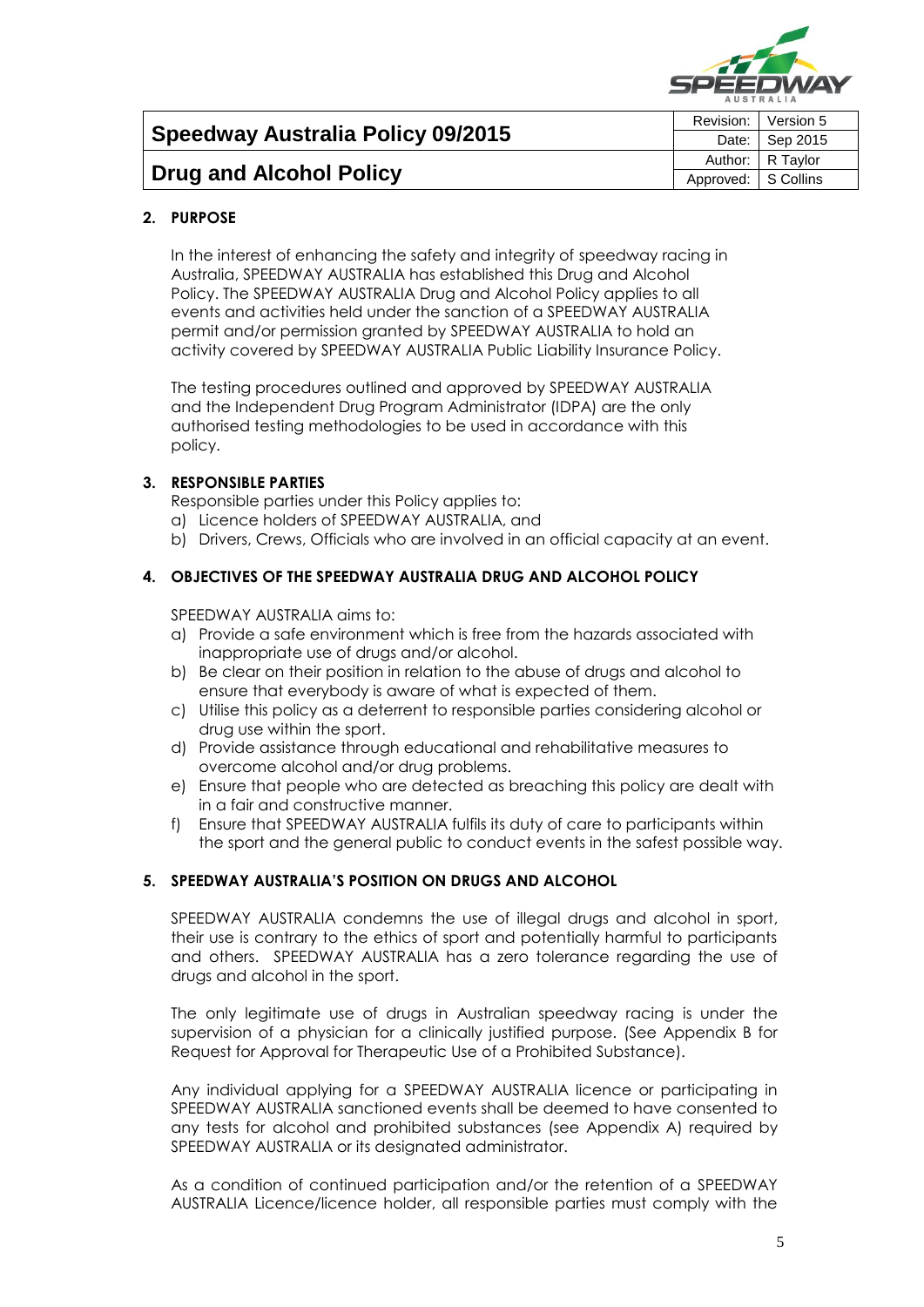

|                                   |                     | Revision:   Version 5 |
|-----------------------------------|---------------------|-----------------------|
| Speedway Australia Policy 09/2015 |                     | Date: Sep 2015        |
|                                   |                     | Author: R Taylor      |
| <b>Drug and Alcohol Policy</b>    | Approved: S Collins |                       |

SPEEDWAY AUSTRALIA Drug and Alcohol Policy and submit to such test procedures as may be conducted from time to time at the sole discretion of SPEEDWAY AUSTRALIA or assigned Independent Drug Program Administrator (IDPA).

- **5.1** SPEEDWAY AUSTRALIA aims to stop the use of drugs and alcohol in speedway racing by:
	- a) Educating and informing persons about drugs and alcohol in sport,
	- b) Supporting drug and alcohol testing programs and education initiatives, and
	- c) Imposing effective sanctions on persons who commit violations of the Drug and Alcohol Policy.
- **5.2** SPEEDWAY AUSTRALIA will supply:
	- a) The chosen IDPA with timely and accurate licence holder contact information, and
	- b) Support and assist the chosen IDPA to conduct substance abuse testing, and
	- c) Make this Policy available but not limited to, competitors, SPEEDWAY AUSTRALIA licence holders, Officials, and medical and health practitioners.
- **5.3** Responsible parties may be subject to investigation and disciplined under this Policy.
- **5.4** SPEEDWAY AUSTRALIA will not disclose or use information about a person who is alleged to have, or has committed a violation of the Drug and Alcohol Policy (for a purpose under this Policy) to another person until after.
	- a) Final laboratory results have been confirmed, and
	- b) SPEEDWAY AUSTRALIA has advised the licence holder in writing of the results, appropriate penalty and right of appeal.
- **5.5** SPEEDWAY AUSTRALIA may release information to other parties that there is a matter pending regarding a breach of the SPEEDWAY AUSTRALIA Drug and Alcohol Policy, whilst withholding any personal details. Information pertaining to the amount of tests conducted and number of positive and negative results may also be given with regard to certain events or time frames. Names of persons having been tested, and returning a negative result will not be disclosed.
- **5.6** All other persons present at any test conducted under this policy shall also have regard for strict confidentiality, and be aware that they may be called upon as a witness to the procedure.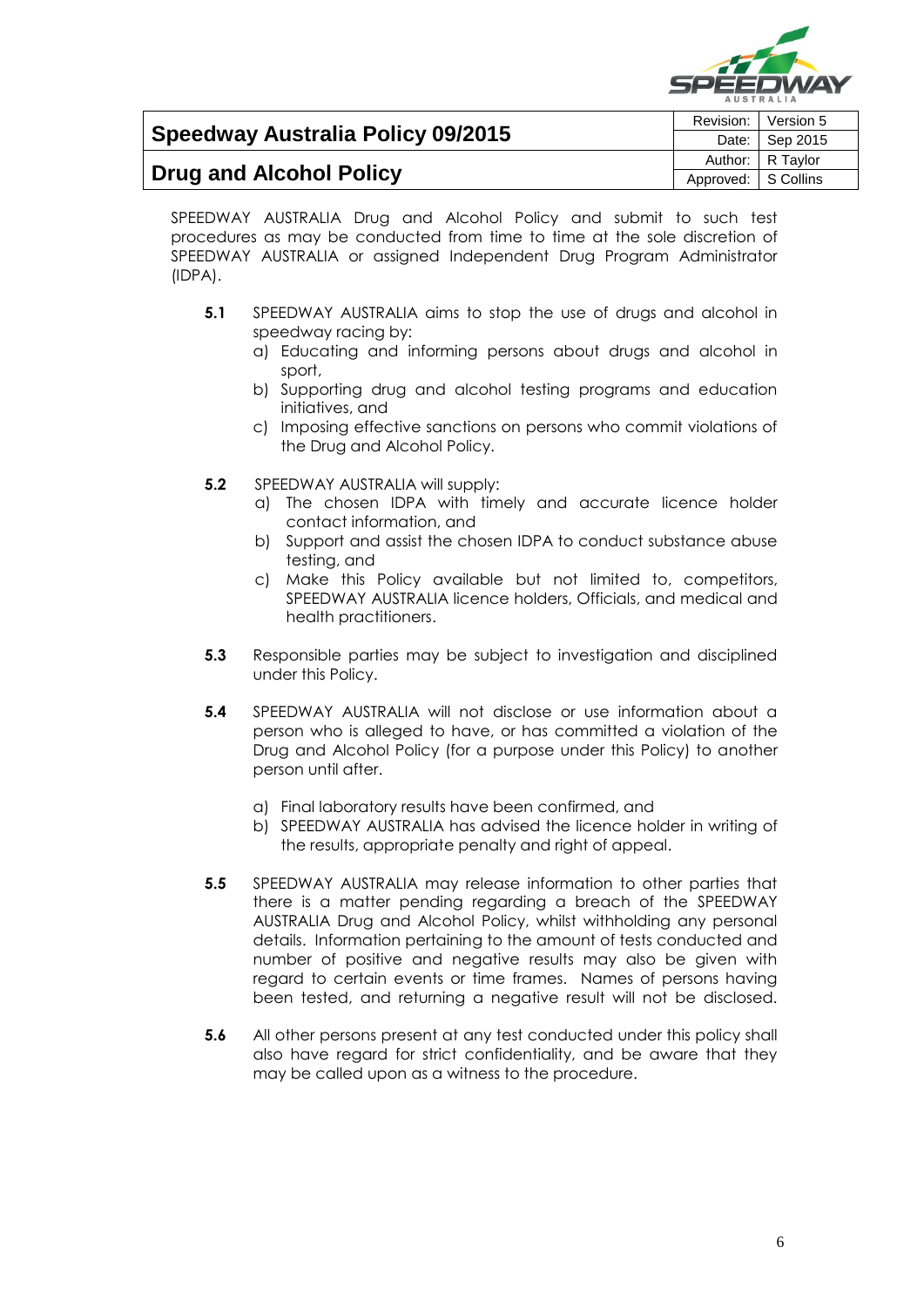

|                                   |                       | Revision:   Version 5 |
|-----------------------------------|-----------------------|-----------------------|
| Speedway Australia Policy 09/2015 |                       | Date: Sep 2015        |
|                                   |                       | Author: R Taylor      |
| <b>Drug and Alcohol Policy</b>    | Approved:   S Collins |                       |

# **6. OFFENCES**

- **6.1** A responsible party commits a violation of the Drug and Alcohol Policy if:
	- **(a)** A prohibited substance (see Appendix A) is present within the participant's body fluids or expired air, unless:
		- **(i)** The competitor uses the prohibited substance for a therapeutic purpose (see clause 7.5 Procedure for Drug Testing), or
		- **(ii)** There are exceptional circumstances (see clause 7.6 Procedure for Drug Testing).
	- **(b)** A responsible party refuses to provide a sample for testing when requested by the assigned testing authority. In refusing, the competitor will be subjected to the maximum penalty.

#### **7. PROCEDURE FOR DRUG TESTING**

#### **7.1 Selection of Testing Dates.**

- **7.1.1** SPEEDWAY AUSTRALIA or affiliated organisations may randomly select a race meeting for testing. These dates will remain confidential and only known to the IDPA, SPEEDWAY AUSTRALIA and the official of affiliated organisation.
- **7.1.2** SPEEDWAY AUSTRALIA may request the IDPA to test specific meetings if there are reasonable grounds or the meeting is a major event.
- **7.1.3** The IDPA will make arrangements to attend the meetings that have been selected, with confirmation of attendance no later than 7 days before the selected event with SPEEDWAY AUSTRALIA (in case of cancellation or postponement of the selected event).

#### **7.2 Selection of Responsible Parties**

- **7.2.1** The IDPA will attend the nominated track on the selected date at a time that precedes commencement of meeting program.
- **7.2.2** On arrival at the track the IDPA will make their presence known to the Chief Steward.
- **7.2.3** The Chief Steward will supply the IDPA with a list of all nominated drivers and pit crew, and officials for that event.
- **7.2.4** The IDPA will choose responsible parties at random for testing.
- **7.2.5** The Chief Steward or a designated liaison official will assist the IDPA with locating the selected people for testing. The person being tested must present either their SPEEDWAY AUSTRALIA licence or alternate photo identification to the IDPA.
- **7.2.6** Suitable facilities will be made available, by the relevant Track representative, to the IDPA for the purpose of testing the selected people.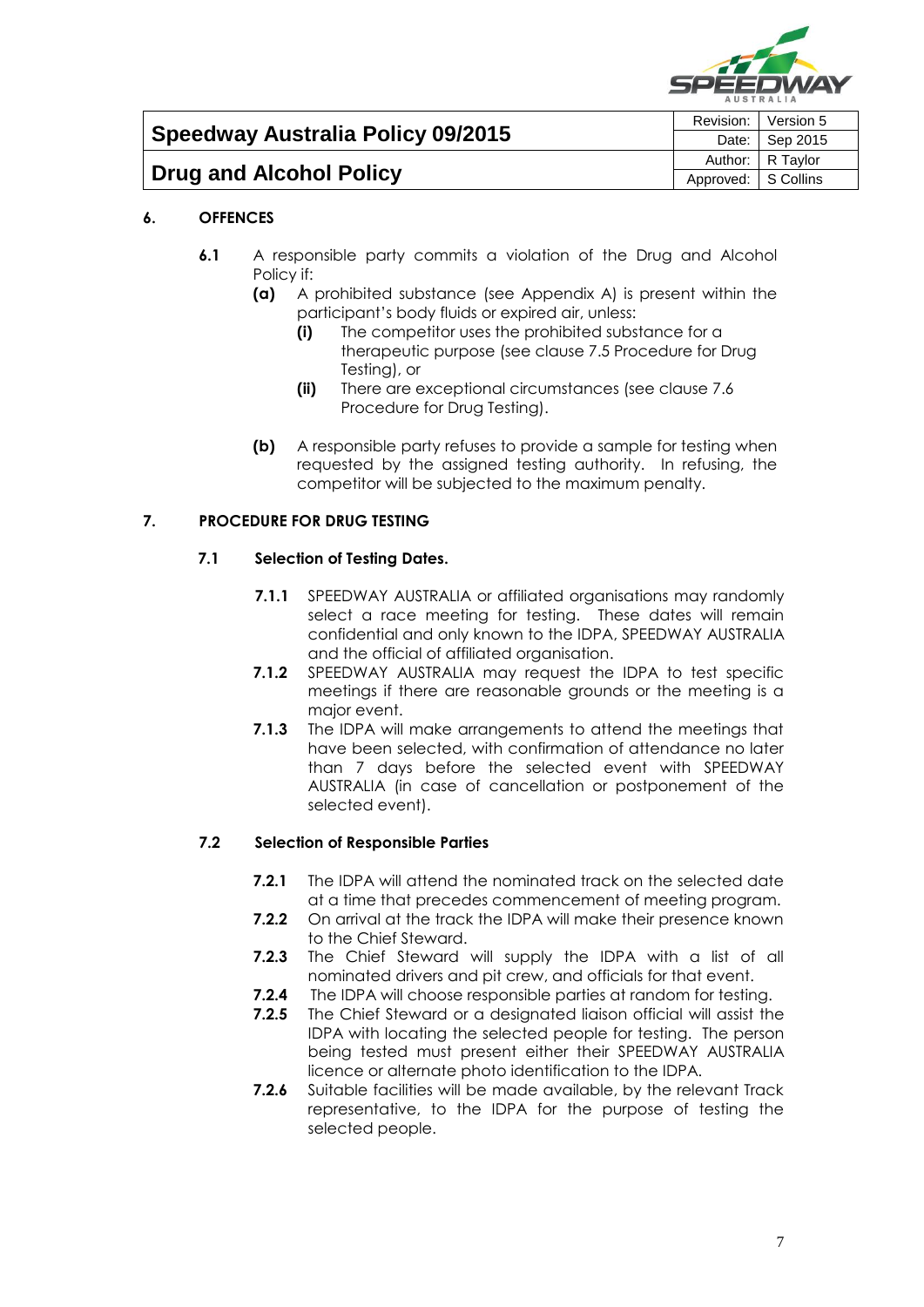

|                                   |                     | Revision:   Version 5 |
|-----------------------------------|---------------------|-----------------------|
| Speedway Australia Policy 09/2015 |                     | Date: Sep 2015        |
|                                   |                     | Author: R Taylor      |
| Drug and Alcohol Policy           | Approved: S Collins |                       |

#### **7.3 Drug testing procedure**

- **7.3.1** Testing for prohibited substances will be conducted utilising 'saliva based drug-screening equipment'. The advantages of this system are that it is fast and non-intrusive.
- **7.3.2** Those persons chosen for testing will be able to participate in the event until such time tests are completed but will be expected to cooperate with IDPA in the scheduling of the tests.
- **7.3.3** Failure to produce a suitable sample (as a result of a deliberate act) for testing will be deemed as a positive result.
- **7.3.4** Drivers and responsible parties who test positive will be required to present their SPEEDWAY AUSTRALIA licence to the Chief Steward immediately They will be unable to participate any further in the event and will not be able to enter any restricted areas for the duration of that event. Their licence will then be forwarded to the SPEEDWAY AUSTRALIA Head Office.

#### **7.4 Testing Follow up**

- **7.4.1** Confirmation tests of the positive result from the venue will be conducted by a nationally accredited testing authority, usually a NATA Laboratory.
- **7.4.2** Confirmation of results will be forwarded to SPEEDWAY AUSTRALIA who will then advise the person who has been tested.

#### **7.5 Therapeutic Purpose**

- **7.5.1** A person uses a prohibited substance (see Appendix A) for a therapeutic purpose if:
	- (a) The person had submitted an Approval for Therapeutic Use of a Prohibited Substance signed by a Medical Practitioner and approved by the SPEEDWAY AUSTRALIA National Medical Officer. (See Appendix B), *and*
	- (b) The level of the prohibited substance in the sample is consistent with the approved therapeutic use, *and*
	- (c) The prohibited substance in the opinion of a reasonable Medical Practitioner has beneficial effects for an actual diagnosed medical condition.

#### **7.6 Exceptional Circumstances**

Exceptional circumstances exist if the presence of the prohibited substance is beyond the person's control. For example:

(a) The person was administered the prohibited substance in hospital without their knowledge.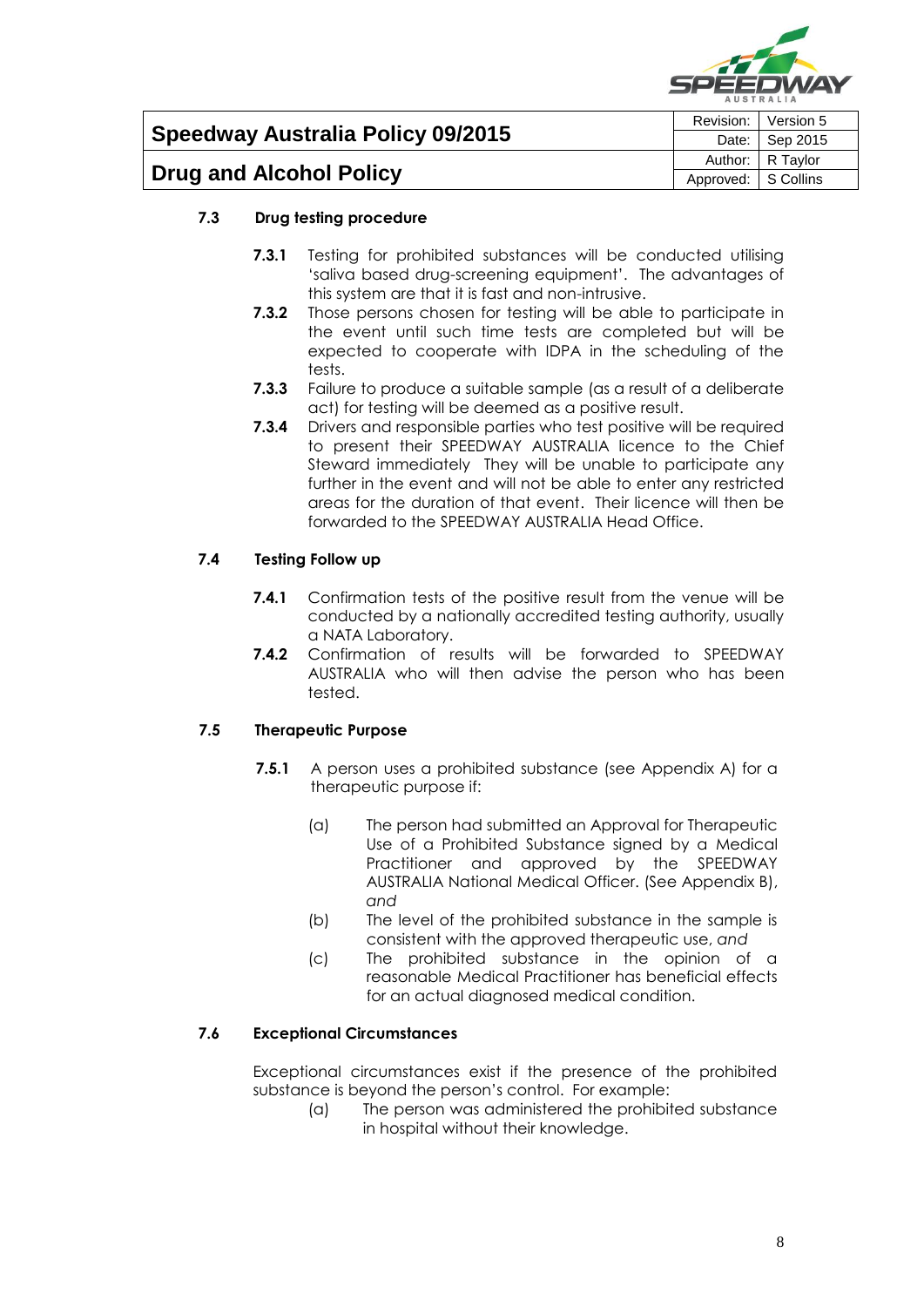

Approved: S Collins

| Speedway Australia Policy 09/2015 |  | Revision:   Version 5 |
|-----------------------------------|--|-----------------------|
|                                   |  | Date: Sep 2015        |
|                                   |  | Author:   R Taylor    |

# **Drug and Alcohol Policy**

Exceptional circumstances do not exist merely because the person:

- (a) Took the prohibited substance inadvertently, or
- (b) Did not know that the substance was prohibited.

The onus of proof is on the person who claims that:

- (a) They used a prohibited substance for a therapeutic purpose, or
- (b) There are exceptional circumstances.

#### **8. CHAIN OF CUSTODY – 'POSITIVE' DRUG TEST SAMPLES**

In the event of a positive result a chain of custody procedure will immediately take place.

A secondary sample is obtained. In the case of the Cozart Rapiscan system the sample is bagged and sent for analysis. In the case of the Cozart DDS System a secondary sample is taken and split into A and B samples, bagged and the A and B samples sent to the laboratory for confirmation tests.

The persons personal details, time and date shall be endorsed on the sample. The samples are sealed in a chain of custody bag.

#### **9. PENALTIES – PROHIBITED SUBSTANCES**

- **9.1** Any Licence Holder alleged to be in breach of the Drug & Alcohol Policy will be served with an Infringement Notice by the Chief Steward requiring the Licence Holder to appear before the Disciplinary Tribunal, and the Licence Holder will be immediately removed from the Pits.
- **9.2** If the Disciplinary Tribunal finds a Licence Holder to be in breach of the Drug & Alcohol Policy, they may impose a penalty on the Licence Holder as per below:

**9.2.1** for a first offence under this Part 6 within the last ten (10) years, a maximum penalty of \$1000 fine and two (2) years suspension; **9.2.2** for a second offence under this Part 6 within the last ten (10)

years, a maximum penalty of \$2500 fine and five (5) year suspension; and

**9.2.3** for a third offence under this Part 6 within the last ten (10) years, a maximum penalty of \$5,000 fine and ten (10) year suspension.

- **9.3** If a Licence Holder refuses to provide a sample for testing and commits, the Chief Steward will issue an Infringement Notice and the Licence Holder will be subjected to the maximum penalty of ten (10) year suspension and \$5,000 fine.
- **Note:** Penalties for an offence under this policy are listed in the Australian Racing Rules and Regulations in Annexure C - Penalties Guideline, Part 3.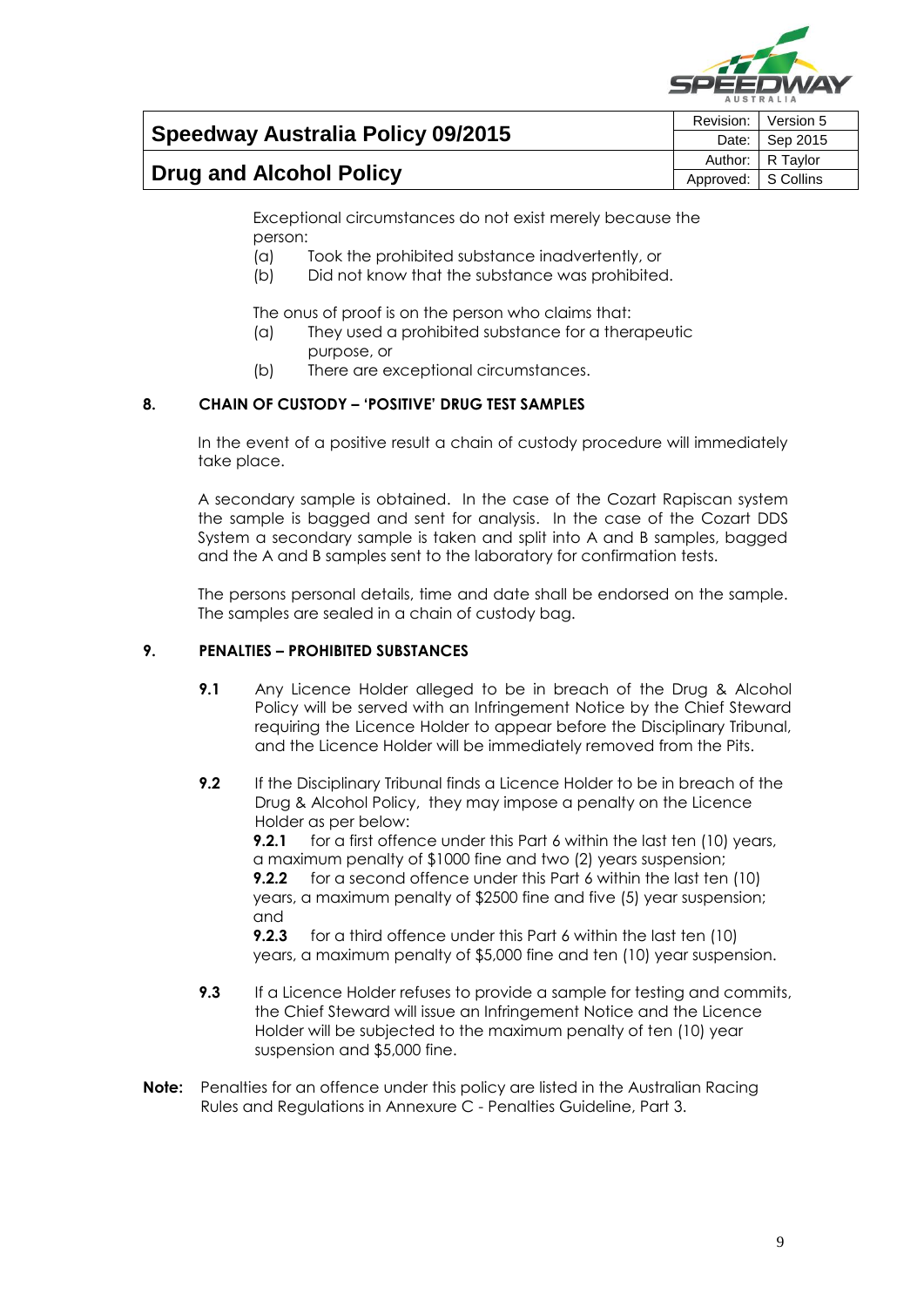

|                                   |                     | Revision:   Version 5 |
|-----------------------------------|---------------------|-----------------------|
| Speedway Australia Policy 09/2015 |                     | Date: Sep 2015        |
|                                   |                     | Author: R Taylor      |
| <b>Drug and Alcohol Policy</b>    | Approved: S Collins |                       |

#### **10. PROCEDURE FOR ALCOHOL TESTING**

Testing of responsible parties to determine the presence of alcohol in their body by analysis of their expired air, is appropriate and necessary for the safety of everyone involved in speedway events.

- **10.1** The testing for the presence of alcohol in the body is by the analysis of expired air. Testing should be carried out prior to any Race but may be undertaken at any time during the Race Meeting.
- **10.2** An initial test will be undertaken and should this test return a positive reading a second test will be undertaken within twenty minutes under controlled conditions to confirm the initial positive test result.
- **10.3** Any Licence Holder detected with a blood alcohol content above 0.0 milligrams per 210 litres of air will be declared unfit by the Chief Steward for further participation in the Race Meeting.
- **10.4** Any Licence Holder returning a positive breath test result shall be excluded from taking any further part in the Race Meeting by the Chief Steward and, if that Licence Holder is a Driver at the relevant Race Meeting, will be required to attend the Disciplinary Tribunal where they may be subjected to further penalties. Any Licence Holder returning a test result above the required limit will be required by the Chief Steward to leave the Pits or any other restricted area.

Responsible parties being tested will be asked not to consume any substances by mouth for a period of five minutes prior to any breath analysis test being carried out.

Should there be a refusal to conduct the test, it will be considered that the person has returned a positive result. In these circumstances the competitor will be declared unfit to further participate in the day's competition. The competitor will also be subjected to the appropriate penalty as outlined the Australian Racing Rules and Regulations.

A positive alcohol test is a breach of the SPEEDWAY AUSTRALIA Drug and Alcohol Policy and the appropriate penalties will apply as described in Section 6 of the Australian Racing Rules and Regulations.

A negative result on any second test shall not be recorded against the person.

#### **11. PENALTIES - ALCOHOL**

**11.1** Any Licence Holder alleged to be in breach of a rule in part 6 of the Australian Speedway Racing Rules & Regulations (other than rule 6.1.7) will be served with an Infringement Notice by the Chief Steward requiring the Licence Holder to appear before the Disciplinary Tribunal, and the Licence Holder will be immediately removed from the Pits.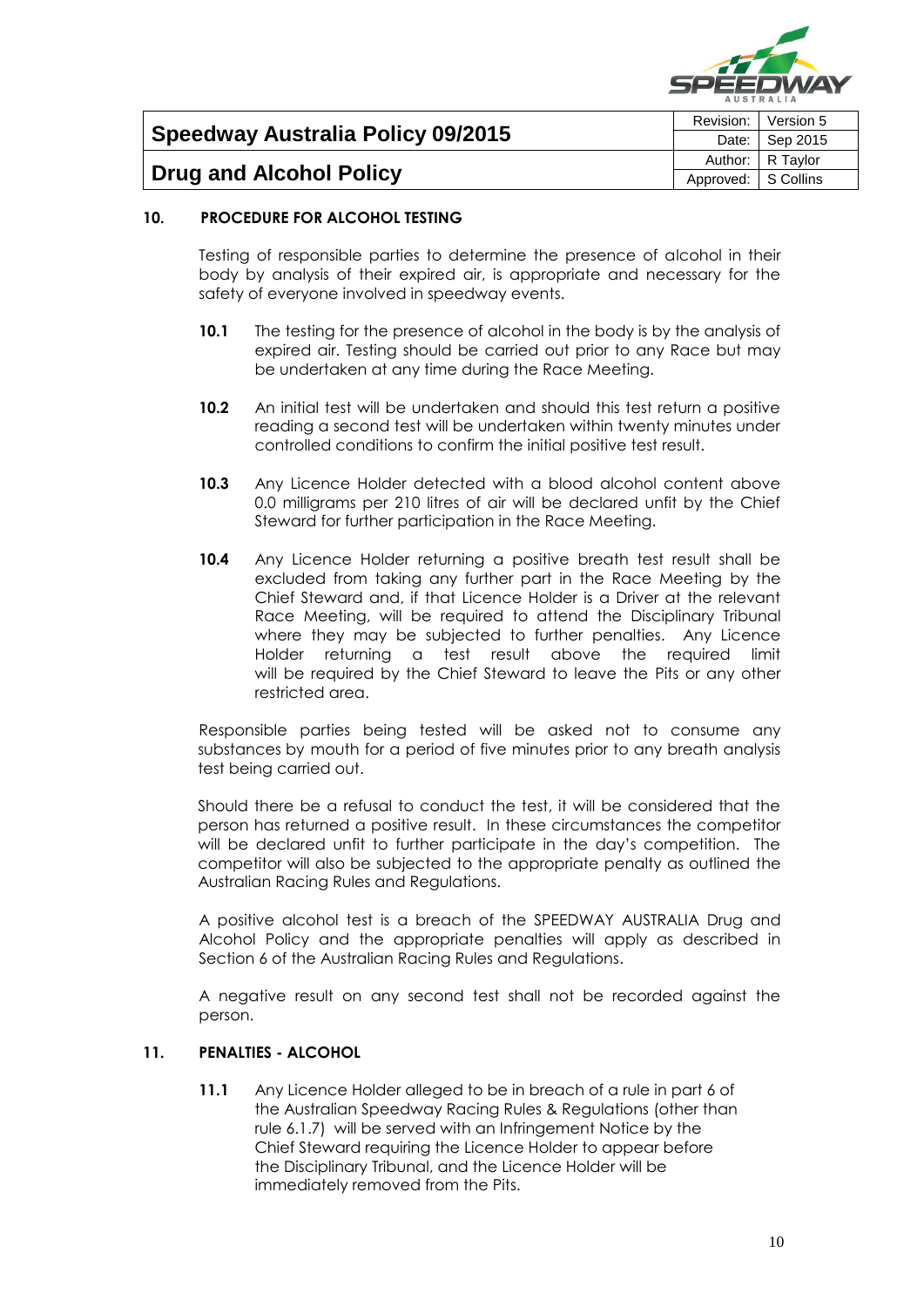

|                                          |  | Revision: Version 5 |
|------------------------------------------|--|---------------------|
| <b>Speedway Australia Policy 09/2015</b> |  | Date:   Sep 2015    |
|                                          |  | Author: R Taylor    |
| Drug and Alcohol Policy                  |  | Approved: S Collins |

- **11.2** If the Disciplinary Tribunal finds a Licence Holder to be in breach of the Drug & Alcohol Policy, they may impose a penalty on the Licence Holder as per below: **11.2.1** for a first offence under this Part 6 within the last ten (10) years, a maximum penalty of \$1000 fine and two (2) years suspension; **11.2.2** for a second offence under this Part 6 within the last ten (10) years, a maximum penalty of \$2500 fine and five (5) year suspension; and **11.2.3** for a third offence under this Part 6 within the last ten (10) years, a maximum penalty of \$5,000 fine and ten (10) year suspension.
- **11.3** If a Licence Holder refuses to provide a sample for testing and commits, the Chief Steward will issue an Infringement Notice and the Licence Holder will be subjected to the maximum penalty of ten (10) year suspension and \$5,000 fine.
- **Note:** Penalties for an offence of the Drug & Alcohol Policy are listed in Annexure C - Penalties Guideline, Part 3 of the Australian Racing Rules and Regulations.

#### **12. TESTING**

**12.1** Unannounced testing of Licence Holders for Prohibited Substances and alcohol during a Race Meeting will be conducted from time to time by an independent drug program administrator (IDPA). These tests can be conducted under the following conditions:

#### **Random Selection Testing**

Random selection testing of Licence Holders for Prohibited Substances and/or alcohol, will be conducted from time to time at the discretion of Speedway Australia and the IDPA. Selection of Licence Holders for testing shall be made at random by the IDPA with all Licence Holders having equal chance of selection. Individuals who are not selected for random testing, but wish to voluntarily participate in testing shall be subject to the same testing requirements and subsequent penalties of selected Licence Holders. Speedway Australia or any Affiliated Association can request random selection testing to be conducted.

#### **Critical Incident Testing**

Licence Holders may be required to submit to a procedure for the purpose of testing for Prohibited Substances and/or alcohol following any incident or accident involving injury or death, or when the potential for either has occurred or where there is an accident or damage to property (Critical Incident).

#### **Cause or Target Testing**

Licence Holders may be required to submit to a procedure for the purpose of testing for Prohibited Substances and/or alcohol where there has been no Critical Incident but where there is a concern that a responsible person is suspected of having recently ingested drugs or alcohol and may be in breach of the Speedway Australia zero tolerance policy.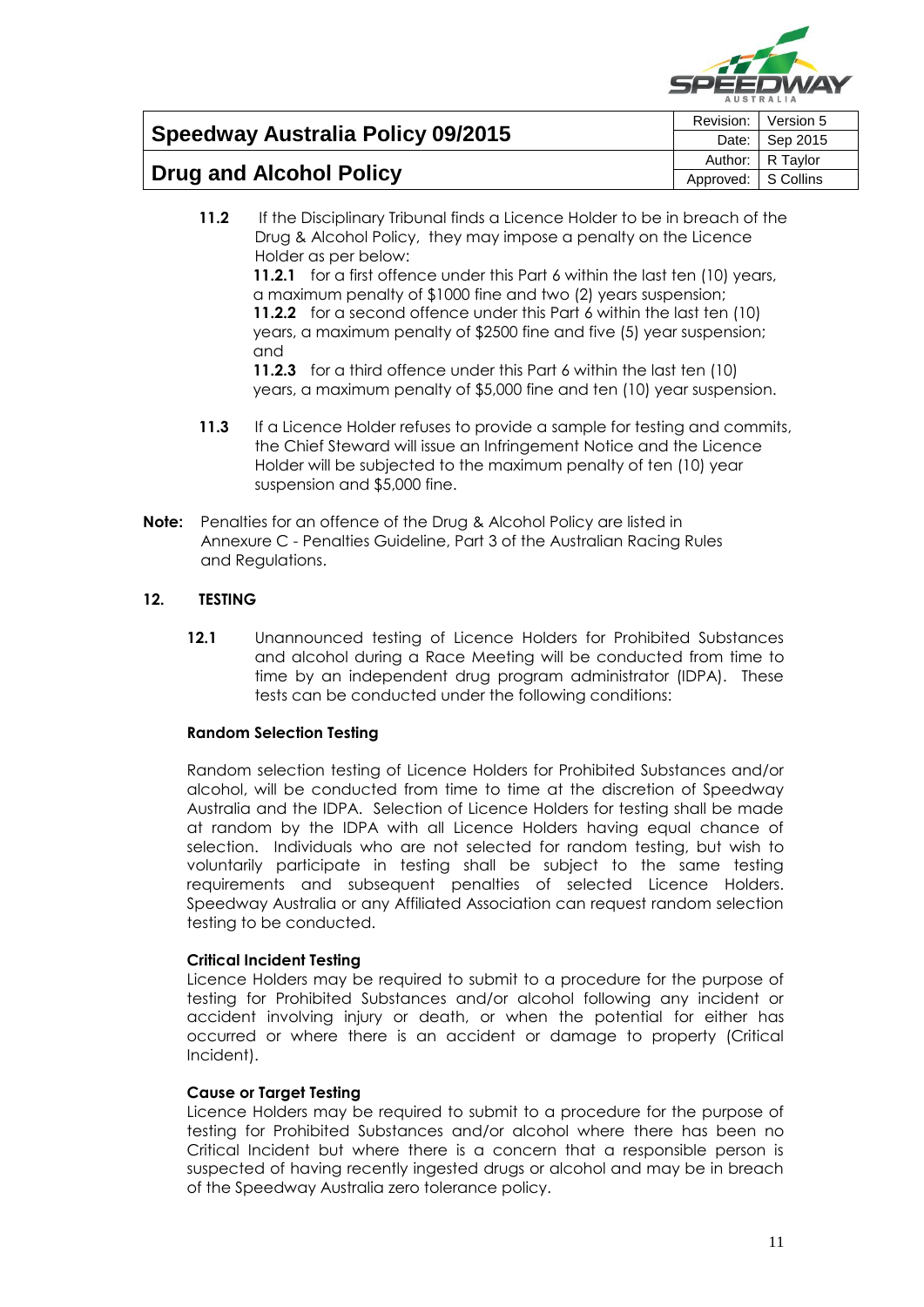

**Speedway Australia Policy 09/2015**

Revision: Version 5 Date: | Sep 2015 Author: R Taylor Approved: S Collins

# **Drug and Alcohol Policy**

# **APPENDIX A**

#### *PROHIBITED SUBSTANCES IN SPEEDWAY AUSTRALIA SANCTIONED SPEEDWAY RACING*

SPEEDWAY AUSTRALIA reserves the right to change the list of prohibited substances. Advanced notice of such changes shall be published no less than ninety (90) days prior to such change.

#### **BROAD CLASSES OF SUBSTANCES PROHIBITED IN SPEEDWAY INCLUDE:**

- **1 THC** (Marijuana, Hashish etc)
- **2 AMPHETAMINES**.
- **3 METHAMPHETAMINE**
- **4 COCAINE**.
- **5 BENZODIAZEPINES**
- **6 OPIATES** (ie opium, heroin, codeine, morphine)

Most of the psychiatric medications are liable to cause some degree of drowsiness or diminished concentration or motor performance. These drugs are also used to treat many conditions which are themselves a contraindication to participation in motor sport. However the individual response to these drugs is very difficult to predict and the drugs may be taken for many different conditions and in greatly varying dosages.

For further information please refer to the SPEEDWAY AUSTRALIA Medical Assessor or phone the **Drugs in Sport Hotline - 1800 020 506.**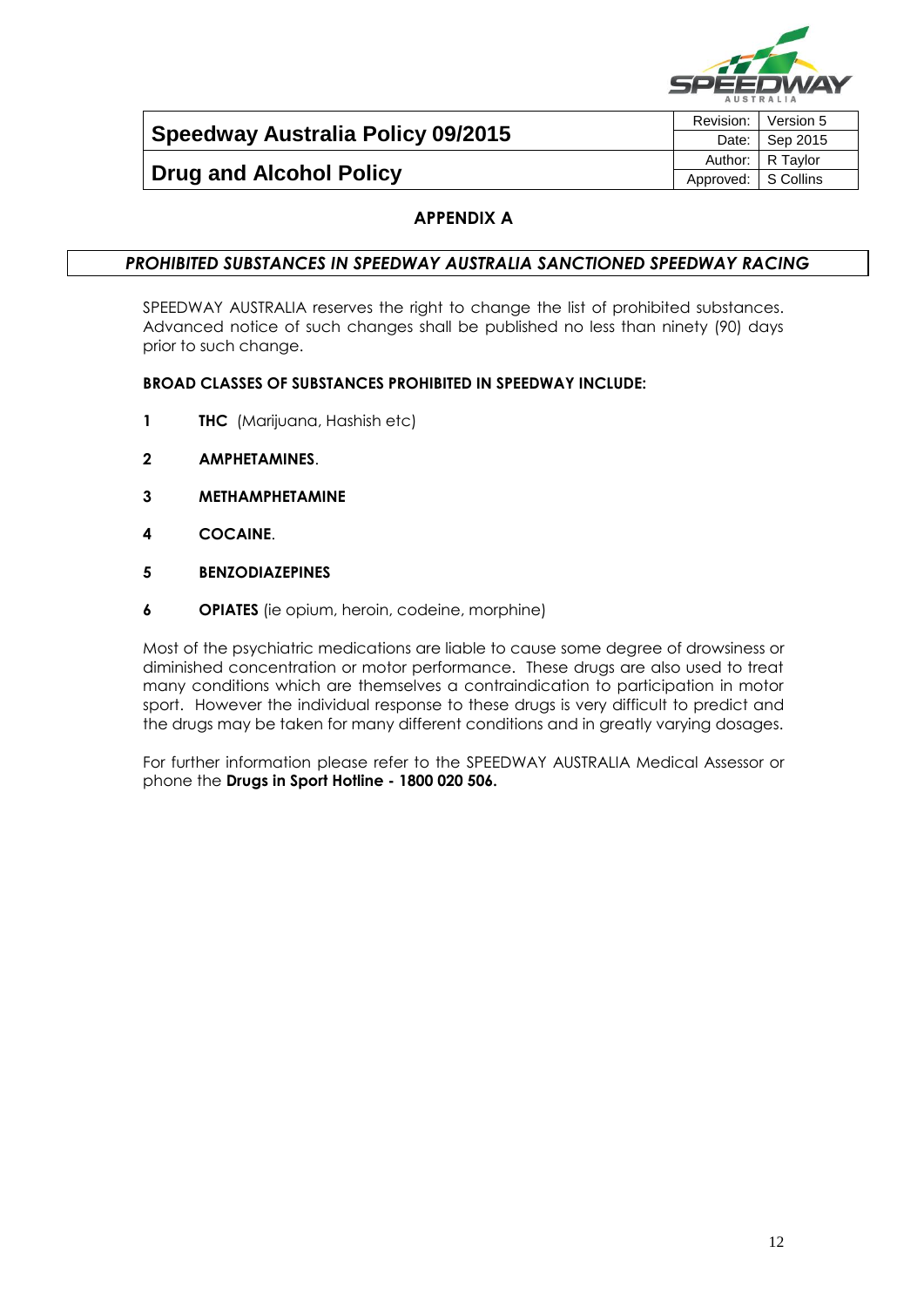

Revision: Version 5

**Speedway Australia Policy 09/2015**

# **Drug and Alcohol Policy**

Date: | Sep 2015 Author: R Taylor Approved: S Collins

# **APPENDIX B**

# **REQUEST FOR APPROVAL FOR THERAPEUTIC USE OF A PROHIBITED SUBSTANCE**

Under the SPEEDWAY AUSTRALIA Drug and Alcohol Policy, SPEEDWAY AUSTRALIA licence holders are required to have prior written approval for the use of a prohibited substance for a therapeutic purpose. All requests will be forwarded to the SPEEDWAY AUSTRALIA Medical Officer for assessment before approval will be granted.

Please attach all relevant medical information that will assist in the consideration of this request.

# **Part A – Applicants Details**

| State: Postcode: Date of Birth: |  |
|---------------------------------|--|
|                                 |  |
|                                 |  |
|                                 |  |

I seek the approval of SPEEDWAY AUSTRALIA for the therapeutic use of a prohibited medication. I authorise the release of medical information concerning myself to SPEEDWAY AUSTRALIA for the reasonable processing of this application.

Signature: ……………………………………….. Date: ……………………………………….. (to be signed by parent/guardian is applicant is under 18 years of age).

# **Part B – Medical Practitioner**

# **Part C – Medication Details**

| <b>Prohibited medication:</b>      |  |
|------------------------------------|--|
| Dose and method of administration: |  |
| Anticipated duration of treatment: |  |